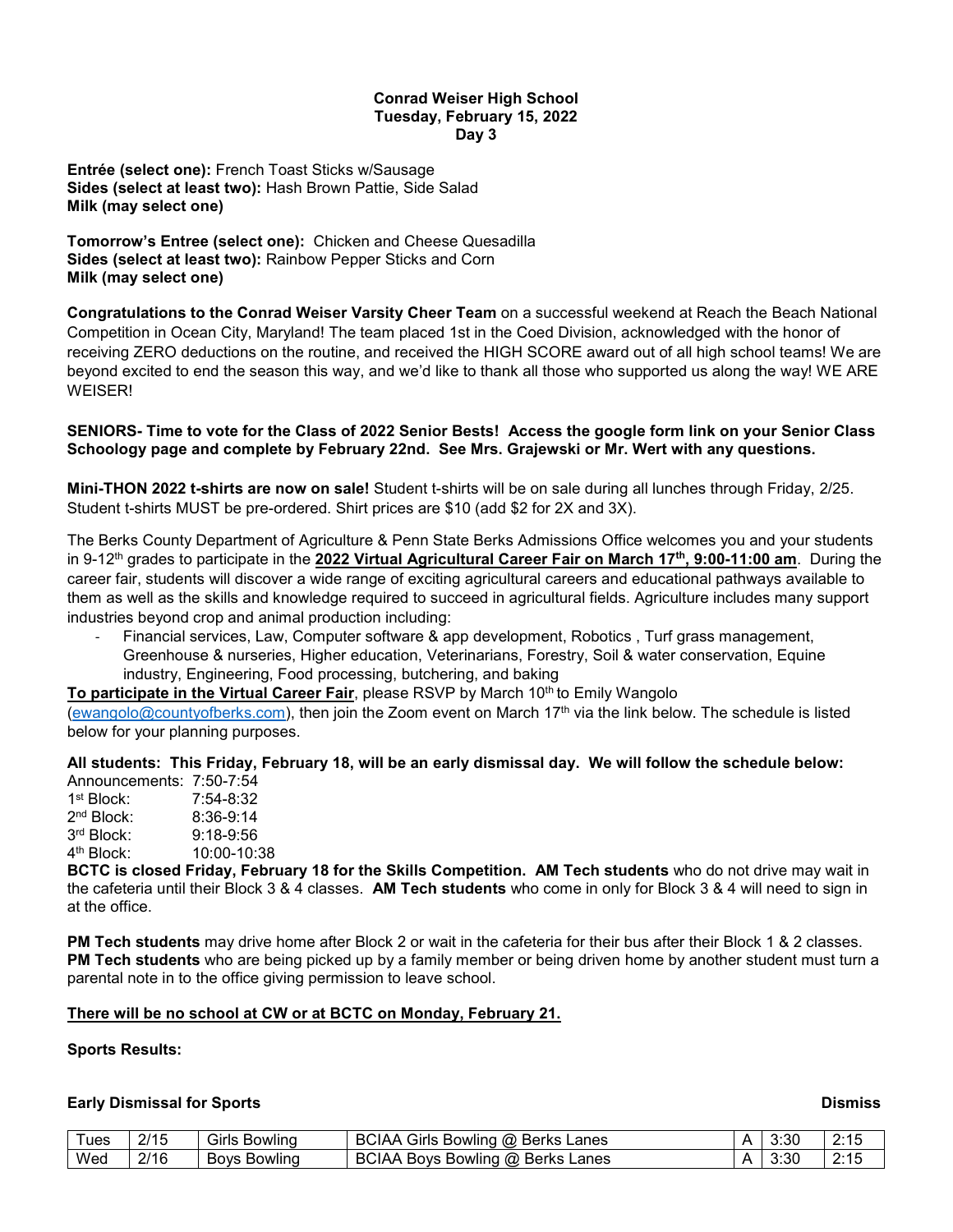| hurs | 2117 | $\sim$<br>Girls<br><b>Bowling</b> | Berks<br>JIAA<br>⊺irls آف<br>Lanes<br>$\omega$<br>Bowling<br>ВC |   | 3:30  | 0.4E |
|------|------|-----------------------------------|-----------------------------------------------------------------|---|-------|------|
| Sat  | 2/19 | ۱M<br>/restlind                   | ---<br>Sectional<br>District∵<br>! ournament                    | ⋀ | 10:00 |      |

#### \*\*\*\*\*\*\*\*\*\*\*\*\*\*\*\*\*

**SOPHOMORES & JUNIORS:** Carnegie Mellon's Pre-College Programs has some exciting opportunities at no cost for current sophomores and juniors who demonstrate financial need, among other considerations. The 3 programs are: A14All @ Carnegie Mellon, Computer Science Scholars, Summer Academy for Math & Science. Visit <https://apply-precollege.studentaffairs.cmu.edu/apply/> for complete details and to apply online with a deadline of March 9, 2022.

**JUNIORS & SENIORS:** Upcoming college representative visit:

• Wednesday, February 23<sup>rd</sup> @ 1:00 Reading Area Community College

**Attention athletes:** Physical paperwork is online this year!

- If you did not play a fall or winter sport, you and a parent must create accounts at [www.planeths.com](http://www.planeths.com/) to complete all of your physical paperwork. You will need to print Sections 6 and 7 to take to your physician, then upload section 7. The physical must be dated after **June 1, 2021**!
- If you played a fall or winter sport, you will need to log on to your planeths.com account and complete Section 8, the Recertification (Spring). If an injury has occurred since the initial physical was done, you will need to also complete Section 9, have it signed by a physician, and upload it.
- If you did not play a fall or winter sport but already created your accounts at planeths.com to play a spring sport, you can check with Mrs. Bright [\(w\\_bright@conradweiser.org\)](mailto:w_bright@conradweiser.org) or Ellen Cerasoli [\(e\\_cerasoli@conradweiser.org\)](mailto:e_cerasoli@conradweiser.org) to see if you are already on the roster.

**High school spring sports are scheduled to start on Monday, March 7th. Middle school spring sports are scheduled to start on Monday, March 14th. Physical paperwork must be completed before these dates in order to be able to participate.** If you have any questions, contact Mrs. Bright or Ellen Cerasoli at 610-693-8542, ext. 6266 or at the above email.

**Signing Day for Conrad Weiser Athletes will be Friday, March 4th at 2pm in the gym.** Any senior athlete who has committed to play a sport next year and wants to participate can pick up a bio sheet in the main office. They must be returned by Friday, February 25<sup>th</sup>!

**Attention juniors and seniors:** The junior and senior class officers would like your input on the 2022 prom theme! Please head to<https://forms.gle/f9qaePuyAELmjW4L9> and vote for your favorite! Voting will end at 3pm on Tuesday February 15<sup>th</sup>. Thank you!

**ATTENTION STUDENTS:** Remember to check the job board outside of the Counseling Office. New job opportunities are posted there.

**The Conrad Weiser Berks Academic Challenge team has made county playoffs for the 5th year in a row.** On Feb 28th, they will compete in the single day elimination bracket to determine the county champions! Wish them luck!

# **Are you getting excited for Mini-THON 2022??? Mini-THON will be held on Saturday, 3/26 at CWHS.**

This is how you can attend:

- 1. Register on Donor Drive [\(https://fourdiamonds.donordrive.com/index.cfm?fuseaction=register.start&eventID=3336\)](https://fourdiamonds.donordrive.com/index.cfm?fuseaction=register.start&eventID=3336)
- 2. Raise a minimum of \$40 (fundraise on Donor Drive or turn checks/cash in A102).
- 3. Turn in a [permission slip.](https://drive.google.com/file/d/1xHzgIrq8-Xxa2nXN90S35JE_sgF5yyXR/view?usp=sharing) They can be picked up outside of A102.
- 4. All three of the above things need to be completed by 3/11/22.
- 5. Links to Donor Drive and permission slip can also be found on the Mini-THON Webpage accessed through ConradWeiser.org.

**ATTENTION! CW Stage Crew needs YOU!** We are in need of stage crew members for the upcoming CWHS Musical production of NEWSIES. If you ever wanted to move props, control lights, open curtains, or run a soundboard, this is YOUR opportunity! For more information, please sign up for the stage crew PLT on Wednesday, 2/16. See Mr. Lutz or Mr. Rothenberger if you are unable to attend this informational meeting.